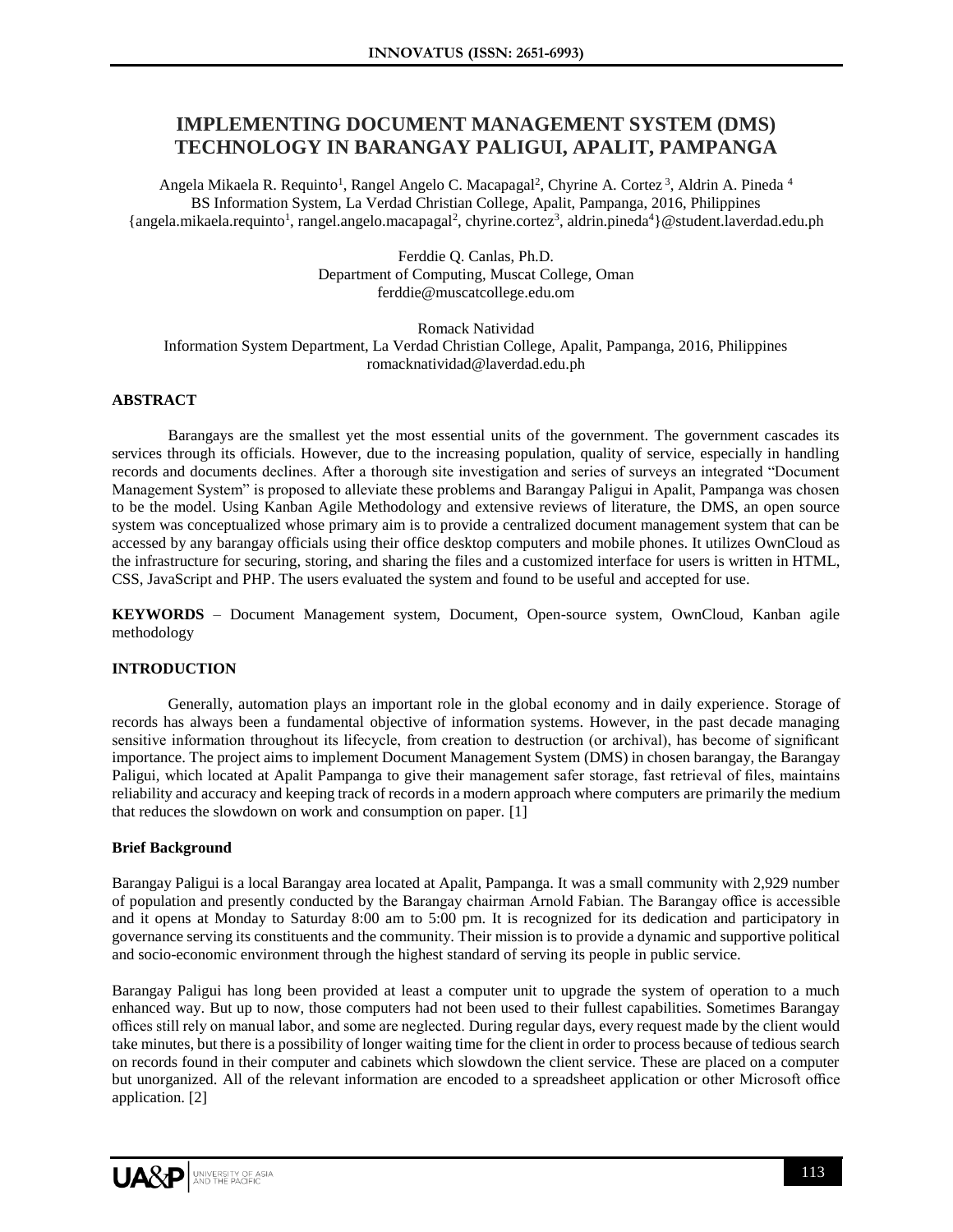## **Objectives**

The following are the main objectives of the research:

- (1) To provide better management of documents. (Reduce space, user friendly, reduce misfiled document).
- (2) To provide security and confidentiality.
- (3) To implement Document Management System in Barangay Paligui.

## **Conceptual Framework**



*Input*: It includes for Implementation of Document Management System (DMS) in Barangay Paligui Apalit, Pampanga first is the knowledge requirement that includes research about DMS and how it works in organization then the hardware and software requirements in implementation.

*Process*: This section is the Kanban Agile Methodology that use to track the progress of the project. It contains: "To do" for the list of task need to do, "In Progress" for current tasks, "Block" for pending tasks, and "Finish" for finish tasks.

*Output*: The Open Source Owncloud Implemented in Barangay Paligui Apalit, Pampanga and it has a Share Function, Upload Function, Organized Function, Download Function, and others. The storage of the Owncloud is the Internal Drive of Server Computer and Cloud Database which is the Dropbox that use to back up Important Files in Barangay.

## **LITERATURE REVIEW**

## **Barangay Resident Record Management and Certificate Issuance System of Barangay Ticol Sorsogon City, John Edmar L. Caubang (2016-2017)**

This research is about the study of Barangay Residents Record Management and Certificate Issuance System to develop to enhance the way of managing, issuing certificate and keeping all the residents confidential records. The research has an objective to create a module that will automate resident records and incident record of the residents. In the system it facilitates Barangay management by enabling the client Barangay to maintain their resident records as complete and up to date as possible and as easily accessible for verification, monitoring and reference purposes based on the available residents' census data kept by the client Barangay. Data provided by this system in the form of comprehensive reports are invaluable for planning, program implementation and related purposes. [3].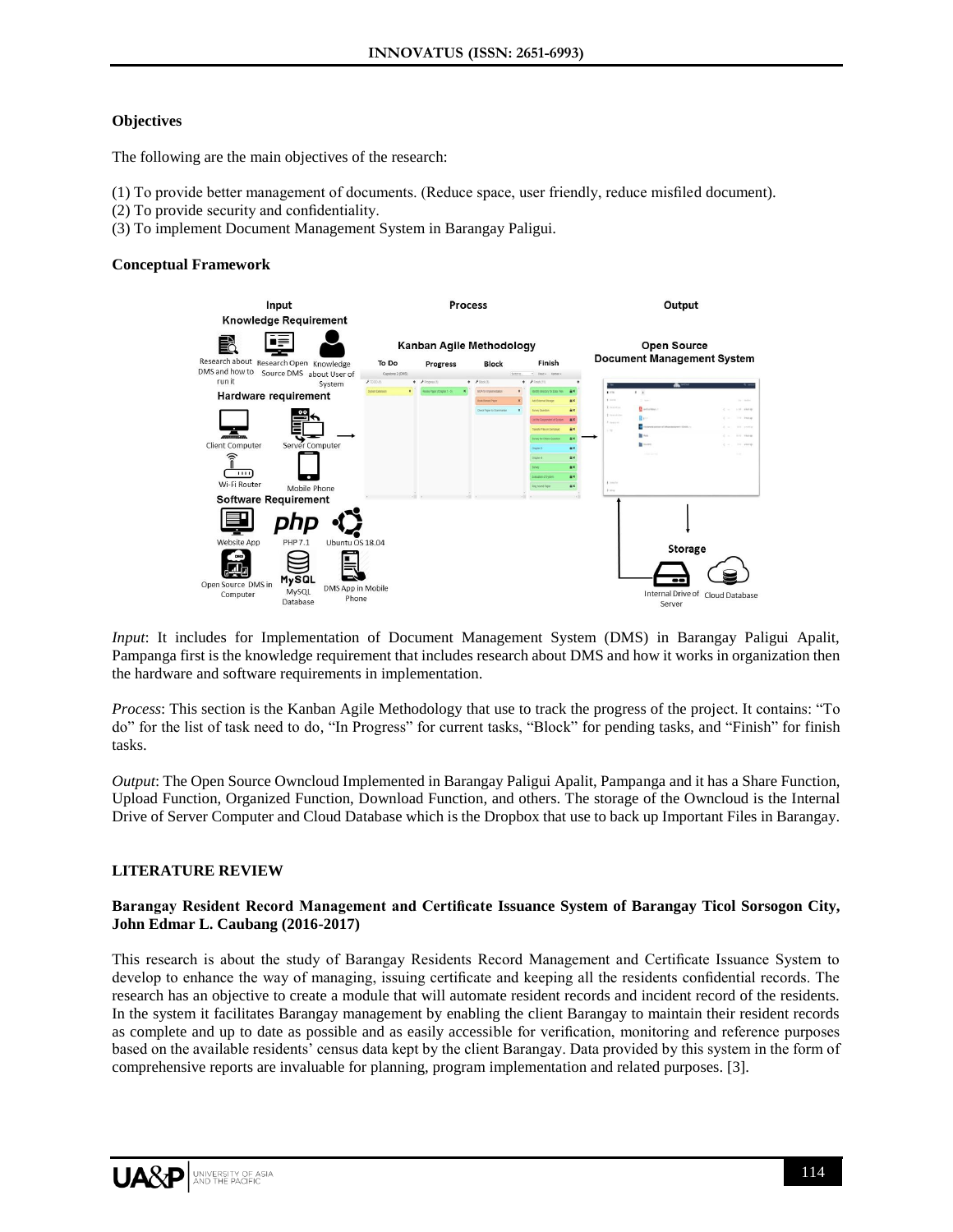## **METHODOLOGY**

#### **Software Development Methodology**

The researchers decided to use the *Kanban Agile Methodology* to monitor the progress and finished work of our team. Kanban is a set of tools you can use to become more agile in progressing your projects. For teams just getting started with Agile like us, Kanban can make it much easier to achieve their goals of achieving a more Agile process flow.

Kanban is a framework that is popular and it is used to implement agile software development. It requires full transparency of work and real-time communication capacity of the team. And in using Kanban, teams are using Kanban boards and Kanban cards to represent their work and workflow. It can be done by physical whiteboard with the sticky notes, or using the Kanban software. The function of the board regardless whether it is physical or digital is to ensure the team's work are visualized, their workflow is standardized, and all blockers and dependencies are immediately resolved and identified. And the Kanban Board has three-step workflow: To Do, In Progress, and Done. The workflow can be mapped to meet the unique process of any particular team, depending on a team's size, structure. [4]

## **RESULTS AND DISCUSSION**

The data were obtained from self-administered questionnaires. The respondents are only the Barangay officials in the local office because they are the main users of the information in the system. Especially the Barangay secretary and the Barangay clerk who often used the system.

|                            | No. of      | Age Range        | No. of Respondents |
|----------------------------|-------------|------------------|--------------------|
|                            | Respondents |                  | Percentage         |
| Sanguniang Kabataan (SK)   | 8           | $19-24$ yrs. old | 53%                |
| <b>Barangay Secretary</b>  |             | 30-40 yrs. Old   | 7%                 |
| <b>Barangay Clerk</b>      |             | 30-40 yrs. Old   | 7%                 |
| Woman's Desk Officer (WDO) |             | 45-54 yrs. Old   | 7%                 |
| Other Barangay             | 4           | 30-54 yrs. Old   | 27%                |
| Total                      | 15          |                  | 100%               |

**Table 1. Profile of Respondents**

The overall questionnaire response rate was 100 percent, (15/15), in which were all valid responses. The participants in this survey has an ability to access the system and are localize mainly in the office.

Use the MS Excel basic formula, also based on Satisfaction survey equation method whereas the no. of respondent's answers divided by the total no. of respondents equals variance then convert the variants to percentage (percent style: Ctrl + Shift + %): (*NRA – no. of respondent's answers; TR- total of respondents*)

$$
Variance = \frac{NRA}{TR} \times 100
$$

These data are presented in the following graph about the problems and objectives to the effectiveness of the system to Barangay Paligui.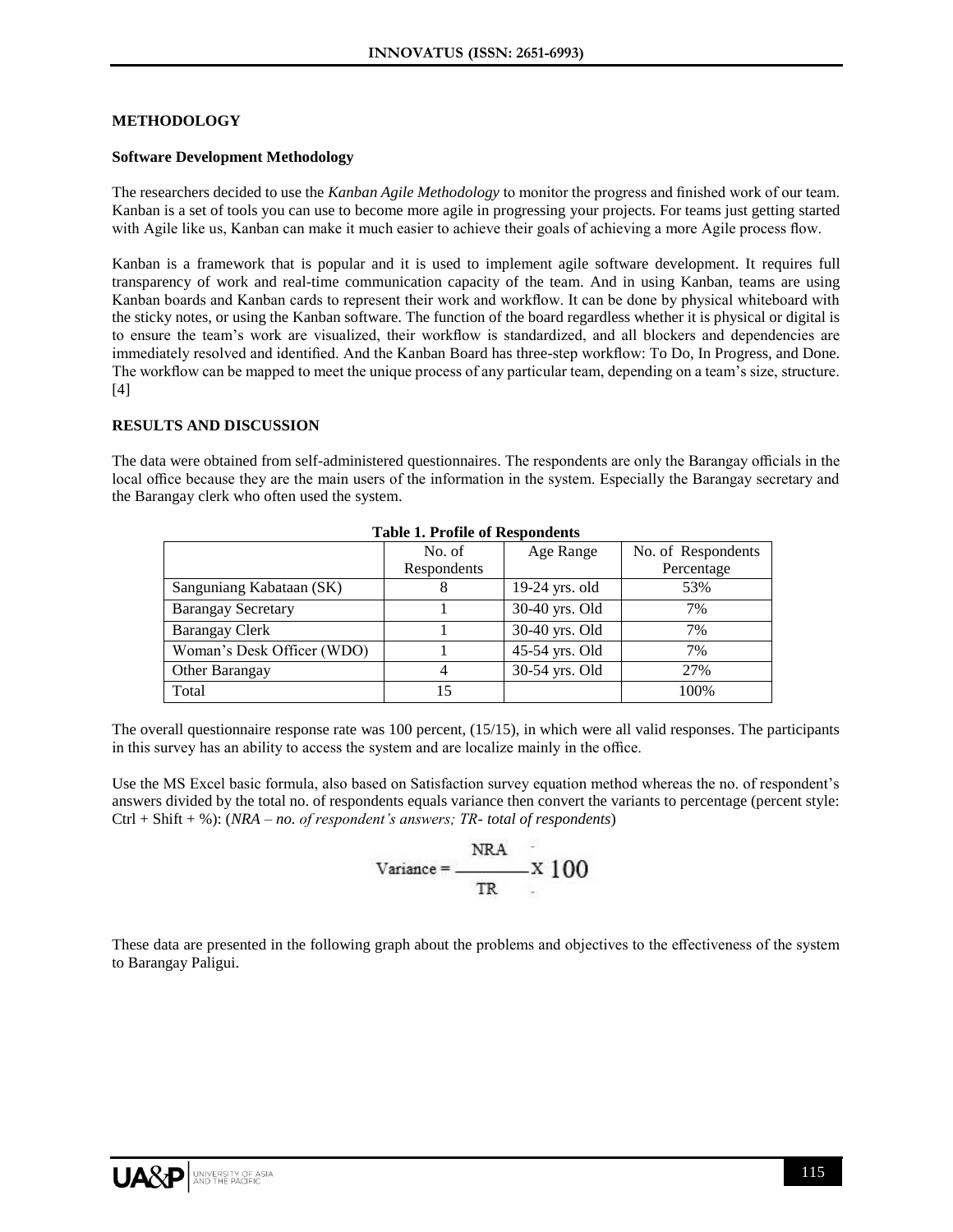

**Figure 1.1: Shows the respondents rating percentage for each given Description for the system.**

More than half (63 percent) of the total  $(n=15)$  respondents have describe the system as reliable. (27 percent) of total  $(n=15)$  respondents describe it as high quality and unique. While (13 percent) of the total  $(n=15)$  respondents describe the system as value for money. (7 percent) of total  $(n=15)$  respondents describe the system as not practical. While (0 percent) of total (n=15) respondents do not describe the system as overpriced, complicated, poor quality, and others. And (100 percent) of the total (n=15) respondents describe the system as useful, unique and friendly. The figure clearly shows that the majority of the respondents describe the system as useful, reliable, user friendly and easy.

The system surveyed to evaluate and measure the overall software quality of OwnCloud using the ISO25010 – ISO/IEC 25000 standard.



**Figure 1.2: Shows the rating percentage of Software Quality System**

In **Functional Suitability**, majority (60 percent) of the total respondents are satisfied with the functional suitability of the proposed system. Whereas almost half (40 percent) of the total respondents are very satisfied.

In **Performance Efficiency**, more than half (53 percent) of the total respondents are satisfied with the performance efficiency of the proposed system. Whereas almost half (47 percent) of the total respondents are very satisfied when performing its functions, the system response at the same time as the user meet its requirements.

In **Compatibility**, more than half (53 percent) of the total respondents are satisfied with the compatibility use of the system with other devices in order to share and exchange needed information of user with other users. Whereas almost half (47 percent) of the total respondents are very satisfied with the comparability.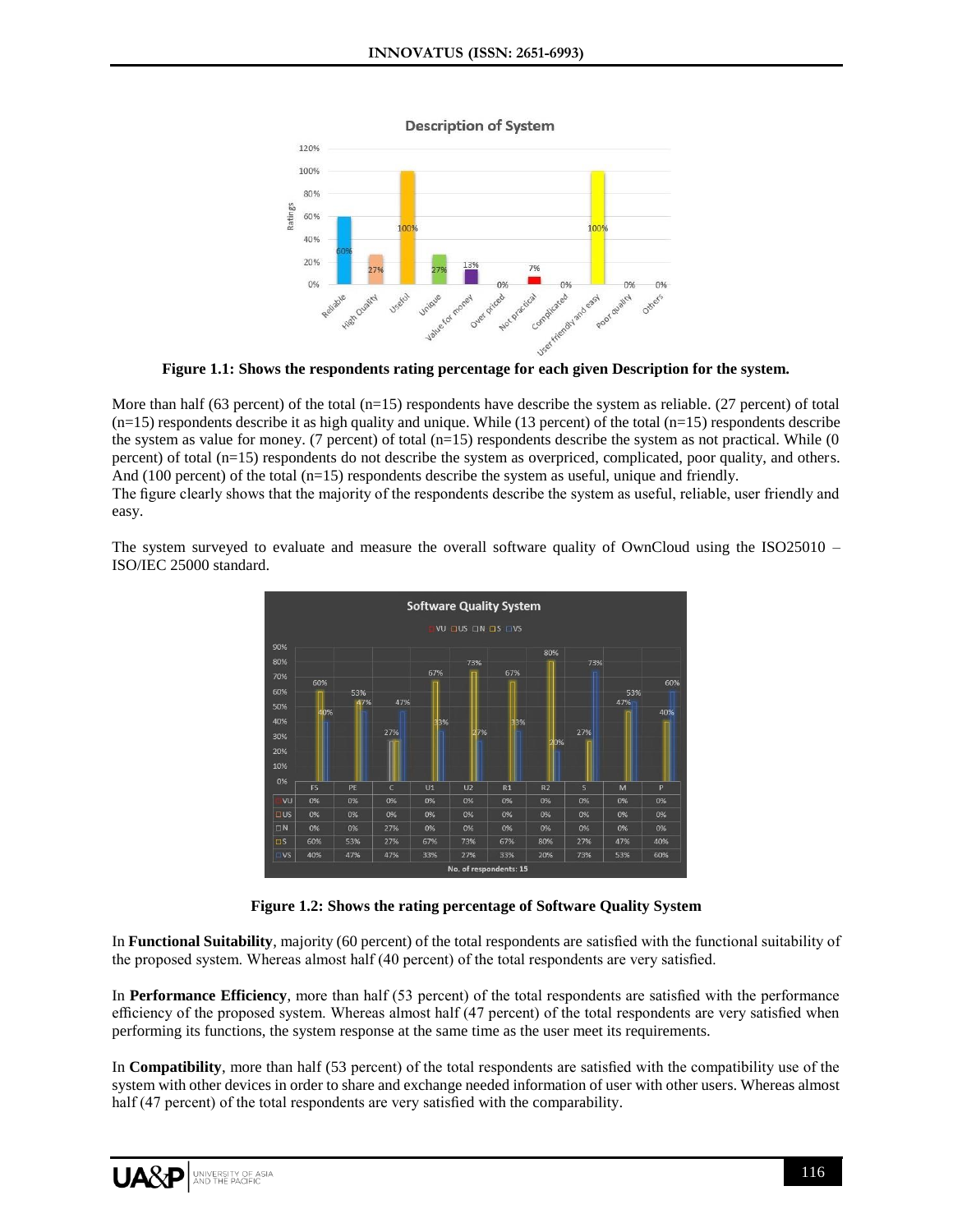In the **Usability**, category 1, majority (67 percent) of the total respondents are satisfied with the usability of the system in which it is appropriate for their needs and achieve specific goals of learning to use the system. Whereas almost half (33 percent) of the total respondents are very satisfied with the usability. In category 2, majority (73 percent) of the total respondents are satisfied with the usability of the system in which it protects the users against making errors and has attributes that make it easy to operate and control. Whereas (22 percent) of the total respondents are very satisfied with the usability.

In **Reliability**, category 1, majority (67 percent) of the total respondents are satisfied with the reliability of the system in which it meets the needs for reliability under normal operation and accessible when required for use. Whereas almost half (33 percent) of the total respondents are very satisfied with the usability. In category 2, majority (80 percent) of the total respondents are satisfied with the reliability of the system, which in the event of an interruption, it can recover the data directly affected and re-establish the desired state of the system. Whereas (20 percent) of the total respondents are very satisfied with the reliability.

The **Security** rate is majority (73 percent) of the total respondents are satisfied with the security of the system which ensures that data are accessible only to those authorized to have access and prevents unauthorized access to, or modification of, computer programs or data. Whereas (27 percent) of the total respondents are very satisfied with the security of the system.

In **Maintainability**, more than half (53 percent) of the total respondents are satisfied with the maintainability of the system which is to maintain the effectiveness and efficiency of the software in which it can be improve, and without affecting each function. Whereas (47 percent) of the total respondents are very satisfied with the maintainability of the system.

The **Portability** rate is majority (60 percent) of the total respondents are satisfied with the portability of the system which is the software can be transferred to other hardware and successfully installed to in a specified environment, easily used by others. Whereas (40 percent) of the total respondents are very satisfied with the portability of the system.

## **CONCLUSIONS AND RECOMMENDATIONS**

#### **Conclusion**

Based on the findings, the researchers come up with the following conclusions:

1. The proposed Document Management System using Owncloud software will be a big improvement from the old existing system of Barangay Paligui. In terms of their storage, it will be back up from the cloud, causing the storage in computer not to burst with many files. And easily accessed through internet.

2. The files are more secure because only the authorized user can access the data, unless they have permission. The user can create an account.

3. All files are centralize in one storage, and with the Owncloud software they can easily track files, and it is easily organized and categorized. The files are organized based on what they need.

4. It is Reliable because you can share the files with mobile phones and you can save it offline.

5. It is user friendly because Owncloud is easy to use.

According to Barangay Secretary of Paligui, the proposed system has a good impact to their management. First, it gives less storage in hardware, including in their office space. Then it provides secured files by each confidential level and easy to back up files through cloud instead to back up it on hard drive. It is also gives them an easy access and share files with their associates through user accounts and accessing it through Smart phones compared to their old workloads that has an elongated processing of documents.

The research also concludes that using Owncloud is effectively within the Barangay Paligui, Apalit Pampanga. It ensures that data and knowledge are safe, accurate, and accessible. With that comfort, Barangay officials feel more apt to reduce paper and rely on the DMS system. Chosen ownCloud software with low cost, user-friendly, easy to access files, reliability and a decent level of support, significantly logistically contributed to better workgroup organization, collaboration, and efficiency. And having a system like this allows the Barangay office to save time and increase productivity since their tasks can be done without the need to wait for other Barangay official such as when they are requesting a documents.